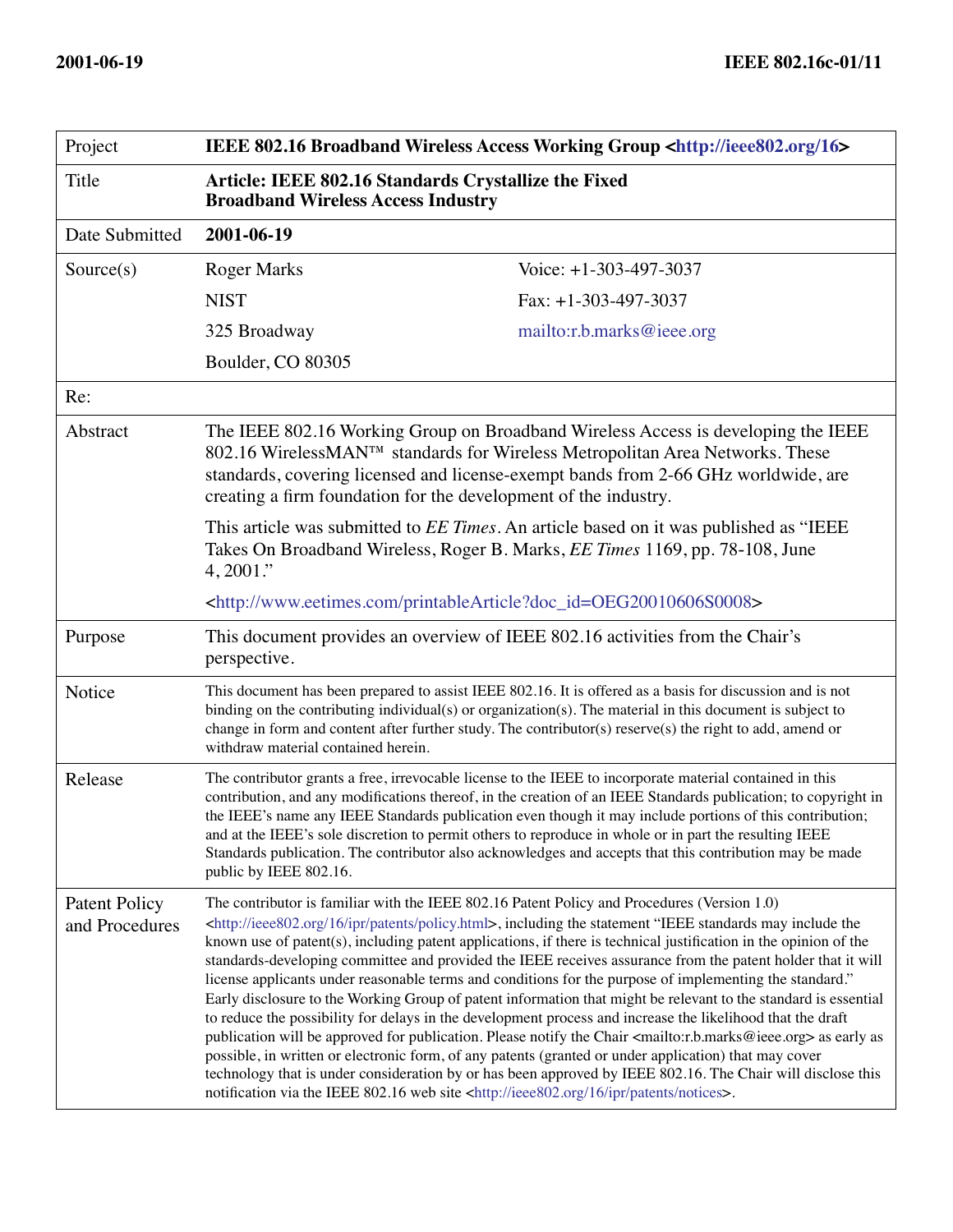# **IEEE 802.16 Standards Crystallize the Fixed Broadband Wireless Access Industry**

**Roger B. Marks National Institute of Standards and Technology 325 Broadway Boulder, CO 80305-3328 USA marks@boulder.nist.gov**

Draft for submission to *EE Times* U.S. Government work and not subject to U.S Copyright

#### **Abstract**

The IEEE 802.16 Working Group on Broadband Wireless Access is developing the IEEE 802.16 WirelessMAN™ standards for Wireless Metropolitan Area Networks. These standards, covering licensed and license-exempt bands from 2-66 GHz worldwide, are creating a firm foundation for the development of the industry.

### **1.0 Introduction**

Broadband wireless access (BWA), like any other segment of the information technology industry, thrives on interoperability standards. In the cases of data communications networks, the IEEE 802 LAN MAN Standards Committee of the Institute of Electrical and Electronics Engineers, Inc. (IEEE) has become the world leader in local area networks (LAN) and metropolitan area network (MAN) standards. Thanks to its organization, processes, and culture, it has a history of turning technology into economic success. The success of the IEEE 802.3 Ethernet standard and the IEEE 802.11 Wireless LAN standard are stunning examples of the power of 802's open industry con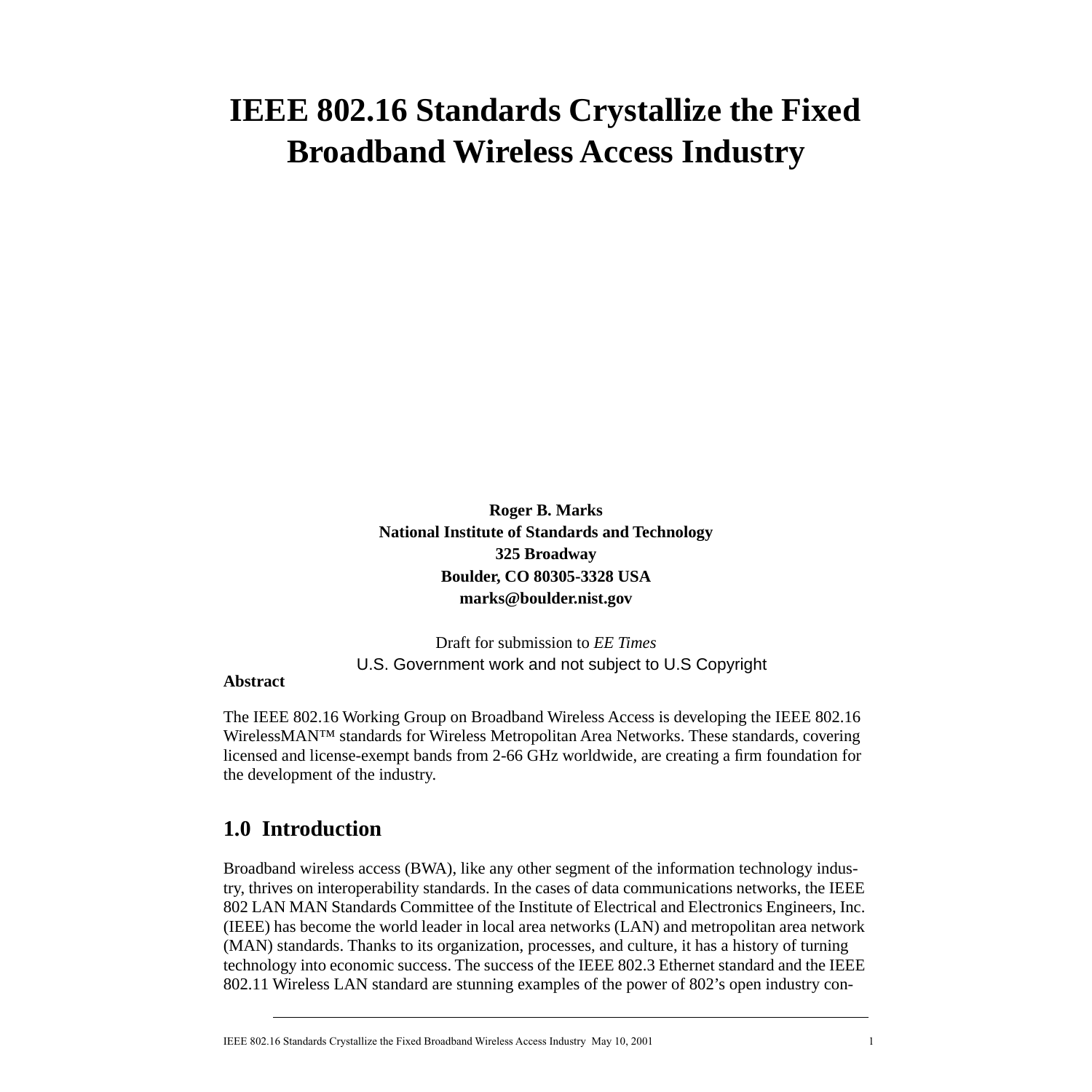sensus process. The BWA industry is following a similar path through the IEEE 802.16 Working Group on Broadband Wireless Access, which is developing the IEEE 802.16 WirelessMAN™ standard for Wireless Metropolitan Area Networks. This standard, covering licensed and licenseexempt bands from 2-66 GHz worldwide, is creating a firm foundation for the development of the industry.

After some intial organization efforts dating back to 1998, Working Group 802.16 began its work in July 1999. Hundreds of people have participated in the bimonthly weeklong meetings. The Group currently has 200 Members and official Observers from over 100 companies. Its work has been closely followed; for example, the IEEE 802.16 web site <[http:// WirelessMAN.org>](http://WirelessMAN.org) handled over 2.8 million file requests in the year 2000.

IEEE 802.16 addresses "first-mile" applications of wireless technology to link commercial and residential buildings to high-rate core networks and thereby provide access to those networks. 802.16's work has primarily aimed at a point-to-multipoint topology with a cellular deployment of base stations, each tied into core networks and in contact with fixed wireless subscriber stations. The subscriber stations typically include rooftop-mounted antenna/ radio units connected to indoor network interface units, although in some cases both units could be indoors or both outdoors. Initial work has aimed at businesses, with much of the market focus on small-to-mediumsized enterprises. Attention has increasingly turned toward residential opportunities, particularly as the lower frequencies have become available for two-way service.

Working Group 802.16 is currently completing a draft of the IEEE 802.16 Standard Air Interface for Fixed Broadband Wireless Access Systems. This document includes a flexible medium access control layer (MAC). The accompanying physical layer (PHY) is designed for 10-66 GHz, informally known as Local Multipoint Distribution Service (LMDS) spectrum. The standard is not yet final, but the draft is stable and has passed Working Group Letter Ballot, pending resolution of comments proposed to improve it. Publication is planned for late 2001.

Simultaneously, the Working Group is developing amendments to the base 802.16 standard to accomodate lower frequencies. Amendment 802.16a will address licensed bands from 2-11 GHz; the primary target in the U.S. is the Multichannel Multipoint Distribution Service (MMDS) bands. Amendment 802.16b aims at the needs of license-exempt applications around 5-6 GHz, sometimes known as U-NII bands.

Prior to the publication of its air interface, the Working Group will publish the *IEEE 802.16.2 Recommended Practice for Coexistence of Fixed Broadband Wireless Access Systems*, which concentrates on 23.5 to 43.5 GHz. This document has been balloted and is scheduled for final approval in June 2001. Extensions to the lower frequencies are under consideration.

IEEE 802.16 maintains a close working relationship with standards bodies in the International Telecommunications Union and ETSI, particularly with the HIPERACCESS and HIPERMAN programs of ETSI's Broadband Radio Access Networks (BRAN) project and with ETSI Working Group TM4.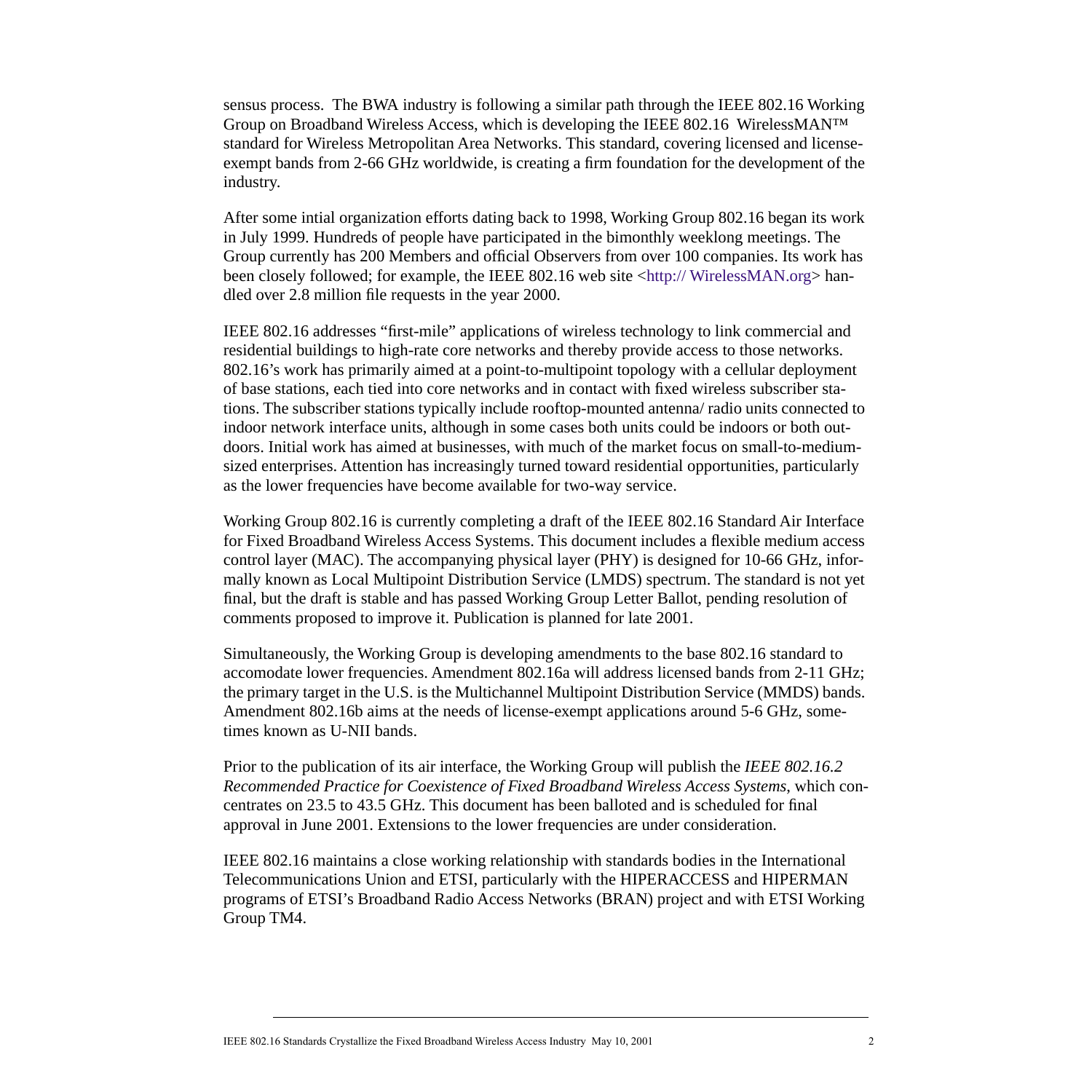# **2.0 802.16 MAC**

The 802.16 Working Group follows the traditional 802 approach of developing multiple PHY options supported by a common MAC. Although the service requirements of the three air interface projects differ, 802.16 MAC (Figure 1) is flexible enough to support, with extensions, all of



them.

In general, the point-to-multipoint architecture assumes a time-division multiplexed (TDM) downlink from the base station, with subscriber stations in a given cell and sector sharing the uplink, typically by time-division multiple access (TDMA). Uplink access is controlled by the base station, which has a set of scheduling mechanisms at its disposal for optimizing system performance.

The MAC draws from the Data-Over-Cable (DOCSIS) standard that has been successfully deployed in hybrid-fiber coaxial (HFC) cable systems, which have a similar point-to-multipoint architecture. However, the MAC protocol engine is a new design. It is a connection-oriented MAC able to tunnel any protocol across the air interface with full Quality of Service (QoS) support. Asynchronous Transfer Mode (ATM) and packet-based convergence layers provide the interface to higher protocols. While extensive bandwidth allocation and QoS mechanisms are provided, the details of scheduling and reservation management are left unstandardized and provide an important mechanism for vendors to differentiate their equipment. A privacy sublayer provides both encryption and authentication.

An important MAC feature is the option of granting bandwidth to a subscriber station rather than to the individual connections it supports. This provides the option of allowing a smart subscriber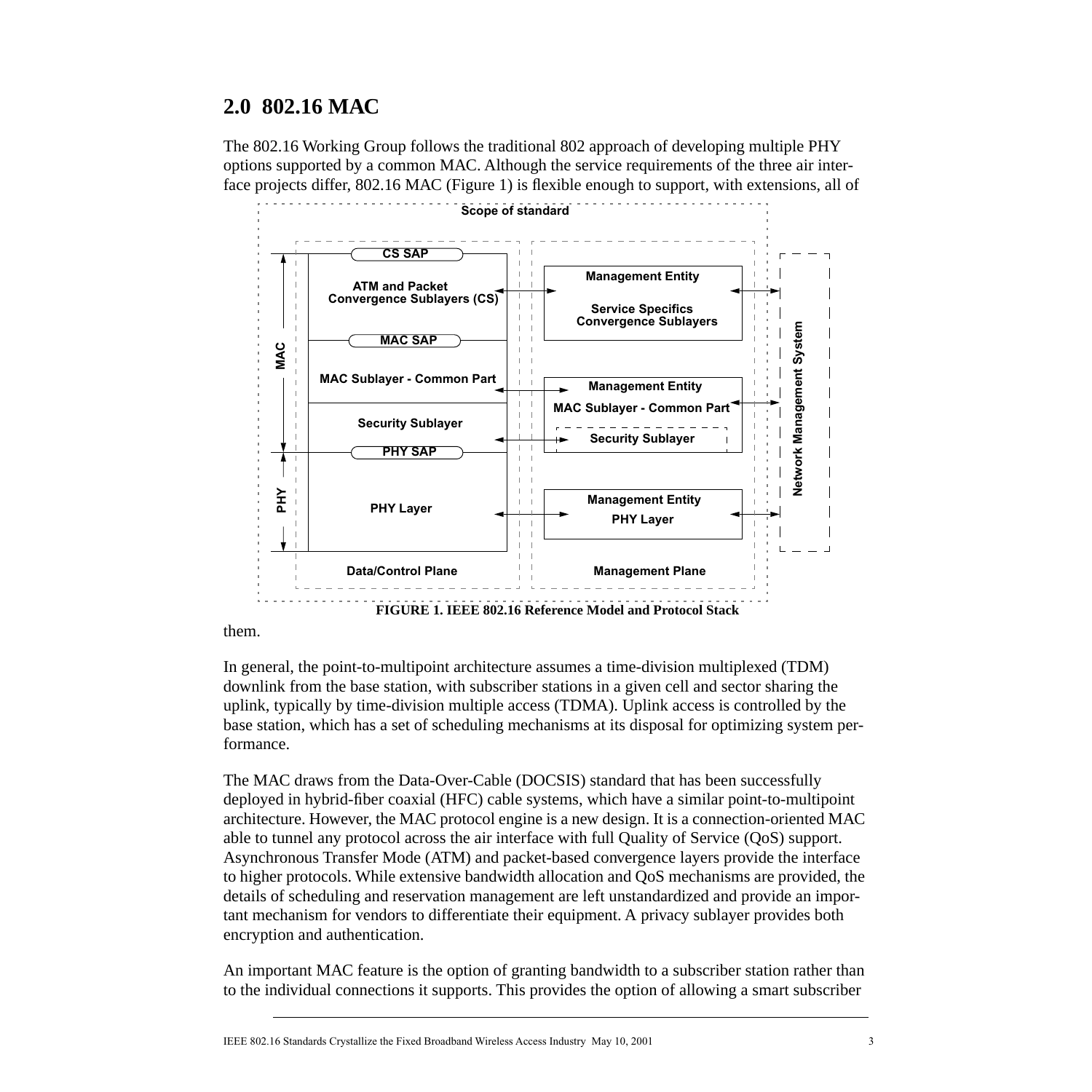station to manage its bandwidth allocation among its users. This can make for more efficient allocation in multi-tenant commercial or residential buildings. Efficiency is also enhanced by the provision for header suppression, concatentation, fragmentation, and packing.

# **3.0 802.16 Physical Layers**

### **3.1 LMDS**

The 10-66 GHz PHY assumes line-of-sight propagation with no significant concern over multipath propagation. Two basic modes are provided. The Continuous Mode uses frequency division duplexing (FDD), with simultaneous uplink and downlink on separate frequencies. A continuous time division multiplexed downstream allows a powerful concatenated coding scheme with interleaving. The Burst Mode allows time division duplexing (TDD), with the uplink and downlink sharing a channel but not transmitting simultaneously. This allows dynamic reassignment of the uplink and downlink capacity. This mode also allows "Burst FDD," which supports half duplex FDD subscriber stations that do not simultaneously transmit and receive (see Figure 2) and may therefore be less expensive. Both TDD and Burst FDD support adaptive burst profiles in which modulation (QPSK, 16-QAM, or 64-QAM) and coding may be dynamically assigned on a burstby-burst basis. This real-time trade-off of capacity versus robustness again offers to vendors opportunities to implement sophisticated algorithms to differentiate their approach while retaining interoperability.



**FIGURE 2. Example of Burst FDD Bandwidth Allocation**

The choice of Continuous or Burst Mode may depend on the available channel allocations and other regulatory issues. Because the standard is intended for worldwide use, the channelization is left flexible. Recommendations are included, however. These suggest symbols rates of 20 MBaud in a 25 MHz channel, which, assuming 64-QAM, translates to data rates as high as 120 Mbit/s in that channel.LMDS operators typically have access to many such channels and may reuse them in several sectors per cell site.